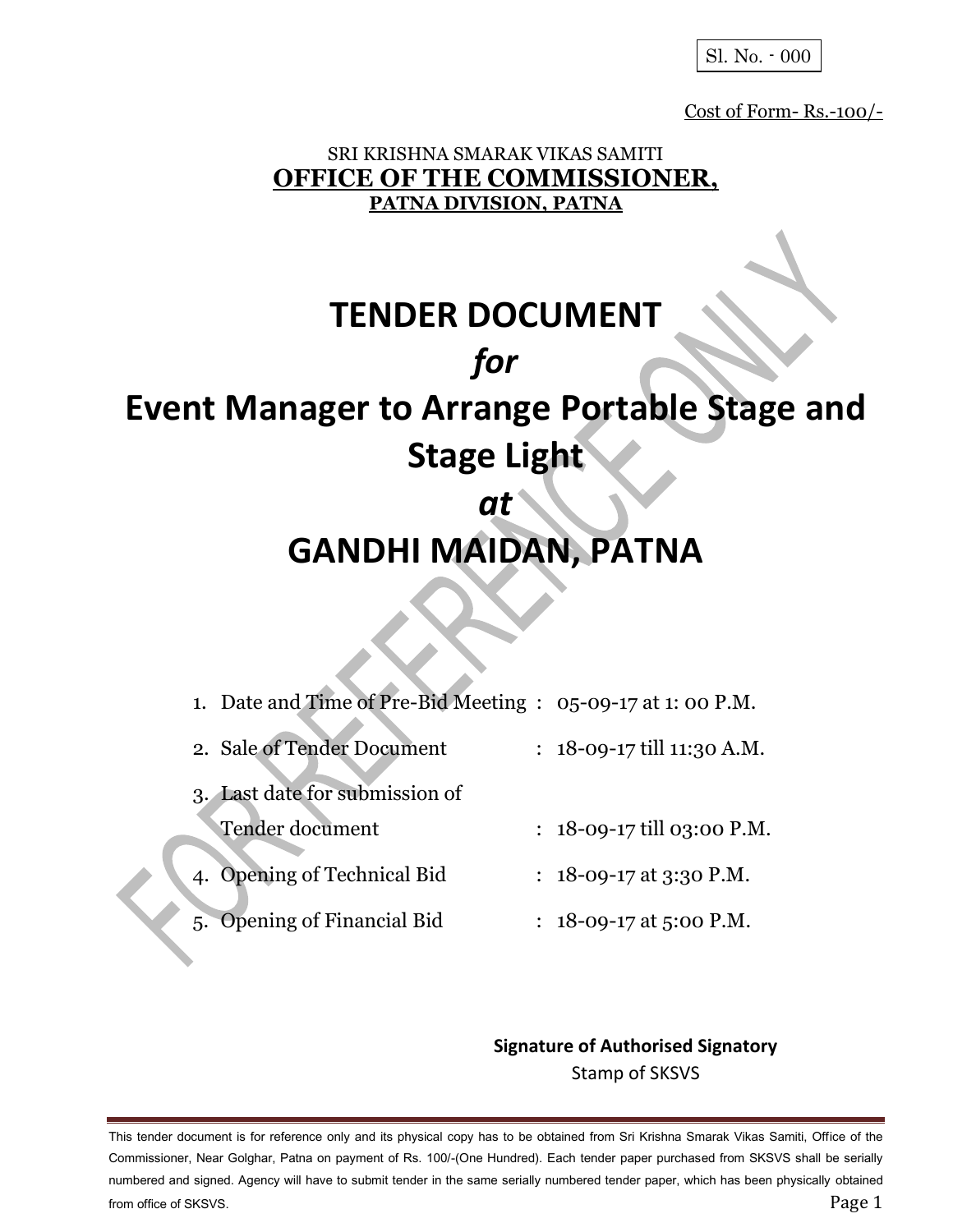#### **1. INTRODUCTION**

Sri Krishna Smarak Vikas Samiti (SKSVS) is a non–profit society registered under the Society Registration Act 21, 1860. It is a body bestowed with authority for management of Gandhi Maidan and Sri Krishna Memorial Hall, Patna.

In view of the huge inflow of people in this historic Gandhi Maidan and current demands, it is proposed to organise Cultural/Musical programs regularly in Gandhi Maidan, preferably on weekends. It is the happening place and is facilitated by various activities like- Portable food court, Portable haat, Gym, Yoga and Karate etc. Along with this SKSVS proposed to organise cultural activities regularly, so that people along with their families can enjoy their weekends in a more useful way.

Sri Krishna Smarak Vikas Samiti (SKSVS) invites Tender for Event Manager to provide Portable Stage and Stage Light for Cultural Activities which will be organised preferably on weekends in Gandhi Maidan, Patna with the following conditions :-

#### **Timing of cultural activities preferably on weekends should be :-**

| a. Summer (April to October)  | 6.00 PM to 9.00 PM |
|-------------------------------|--------------------|
| b. Winter (November to March) | 5.00 PM to 8.00 PM |

Which can be changed from time to time as per the emergent situation or necessity.

### **2. ELIGIBILTY CRITERIA**

#### *I. Technical evaluation of proposal*

- a) Company/Firm/Agency should have experience of erecting stage/pandal for any Government or Private organisation, for which proof should be submitted.
- b) Earnest money of Rs.5,000/- is to be submitted along with the technical bid through D.D. /Cheque in favour of 'Sri Krishna Smarak Vikas Samiti' payable at Patna
- c) Company/ firm/Agency must provide photo copy of Pan Card.

#### *II. Financial Bid (Separate sealed envelope)*

- a) The agency shall be selected after fulfilling the terms and conditions of the technical bid and the bidder who offers the lower amount (L1) will be considered.
- b) The bidder must quote the rates inclusive of all Govt. taxes.
- c) No additional freight or any other charges etc. would be payable.

This tender document is for reference only and its physical copy has to be obtained from Sri Krishna Smarak Vikas Samiti, Office of the Commissioner, Near Golghar, Patna on payment of Rs. 100/-(One Hundred). Each tender paper purchased from SKSVS shall be serially numbered and signed. Agency will have to submit tender in the same serially numbered tender paper, which has been physically obtained from office of SKSVS. Page 1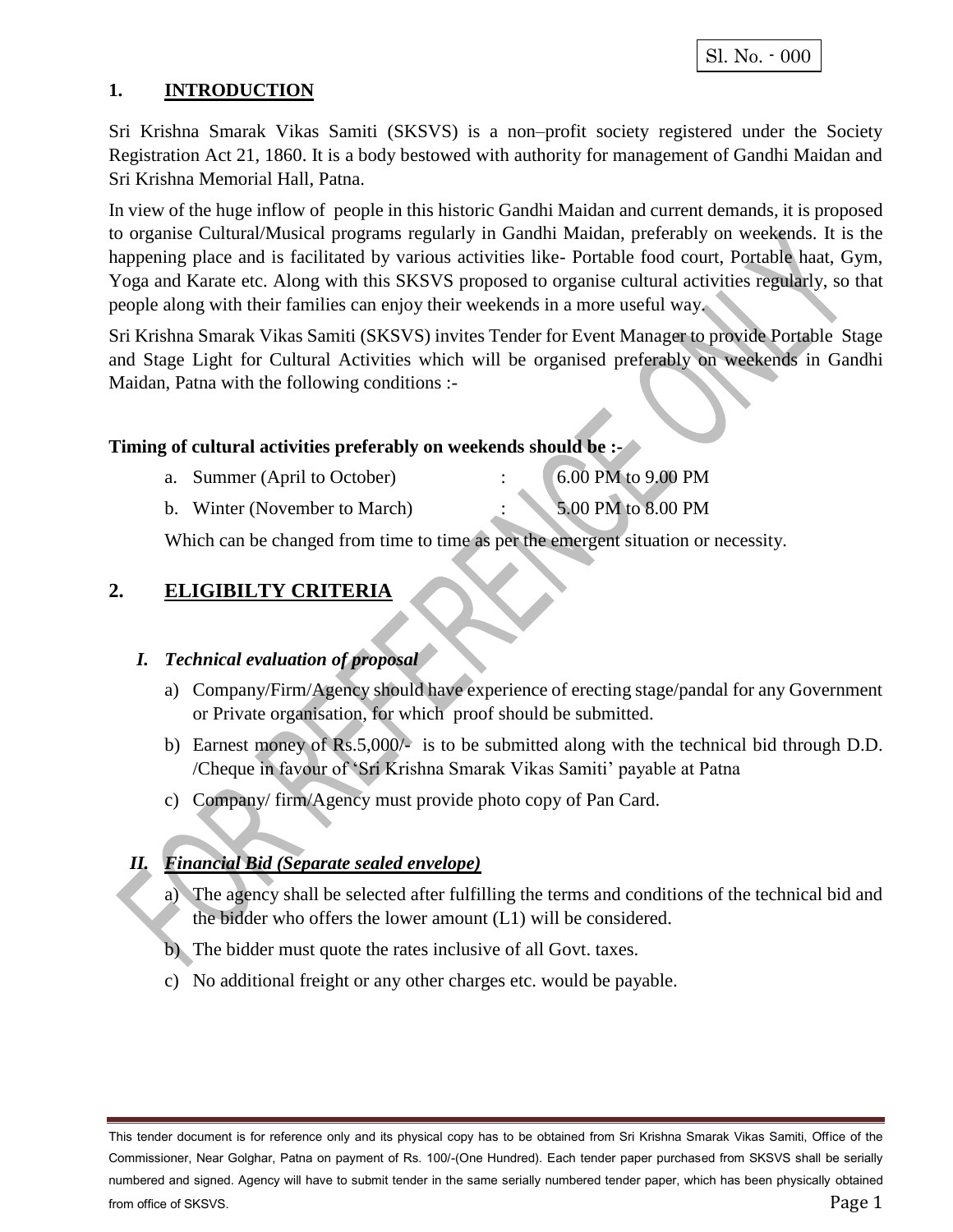#### **3. REQUIREMENTS**

#### **A. The following items should be provided by the agency :-**

- (i) Portable Stage (Size) 36 sq.ft. x 18 sq.ft.
- (ii) Backdrop with frame (Size)- 10 sq.ft. x 36 sq.ft.

#### **B. Stage Light**

- (i) LED Par  $-12$  Pcs.
- (ii) Sharpy (Moving head)- 4 Pcs.
- (iii) Beam Par  $1000$  watt 8 Pcs.
- (iv) Halogen  $1000$  watt  $10$  Pcs.

#### **4. Guidelines for scope of work:**

This tender is therefore to provide Portable stage and Stage Light. The bidders are expected to supply the selected Portable stage and Stage Light in the desired qualities. It should be noted that in all cases the items should be robust, sturdy durable and of high quality.

- (i) The agency should get ready with portable stage and stage light, 2 (two) hour before the commencement of the cultural program.
- (ii) In case of any emergency, the agency should have proper backup of light system.
- (iii) The Agency will be responsible for upkeep and maintenance of their light system and other items.

#### **5. DECLARATION OF SUCCESSFUL BIDDER**

Upon acceptance of the Proposal of the tenderer financially qualified with or without negotiations, SKSVS shall declare the tenderer as the Successful Bidder.

## **6. NOTIFICATION**

SKSVS will notify the Successful Bidder by a Letter of Award (LOA) that its Proposal has been accepted.

This tender document is for reference only and its physical copy has to be obtained from Sri Krishna Smarak Vikas Samiti, Office of the Commissioner, Near Golghar, Patna on payment of Rs. 100/-(One Hundred). Each tender paper purchased from SKSVS shall be serially numbered and signed. Agency will have to submit tender in the same serially numbered tender paper, which has been physically obtained from office of SKSVS. Page 2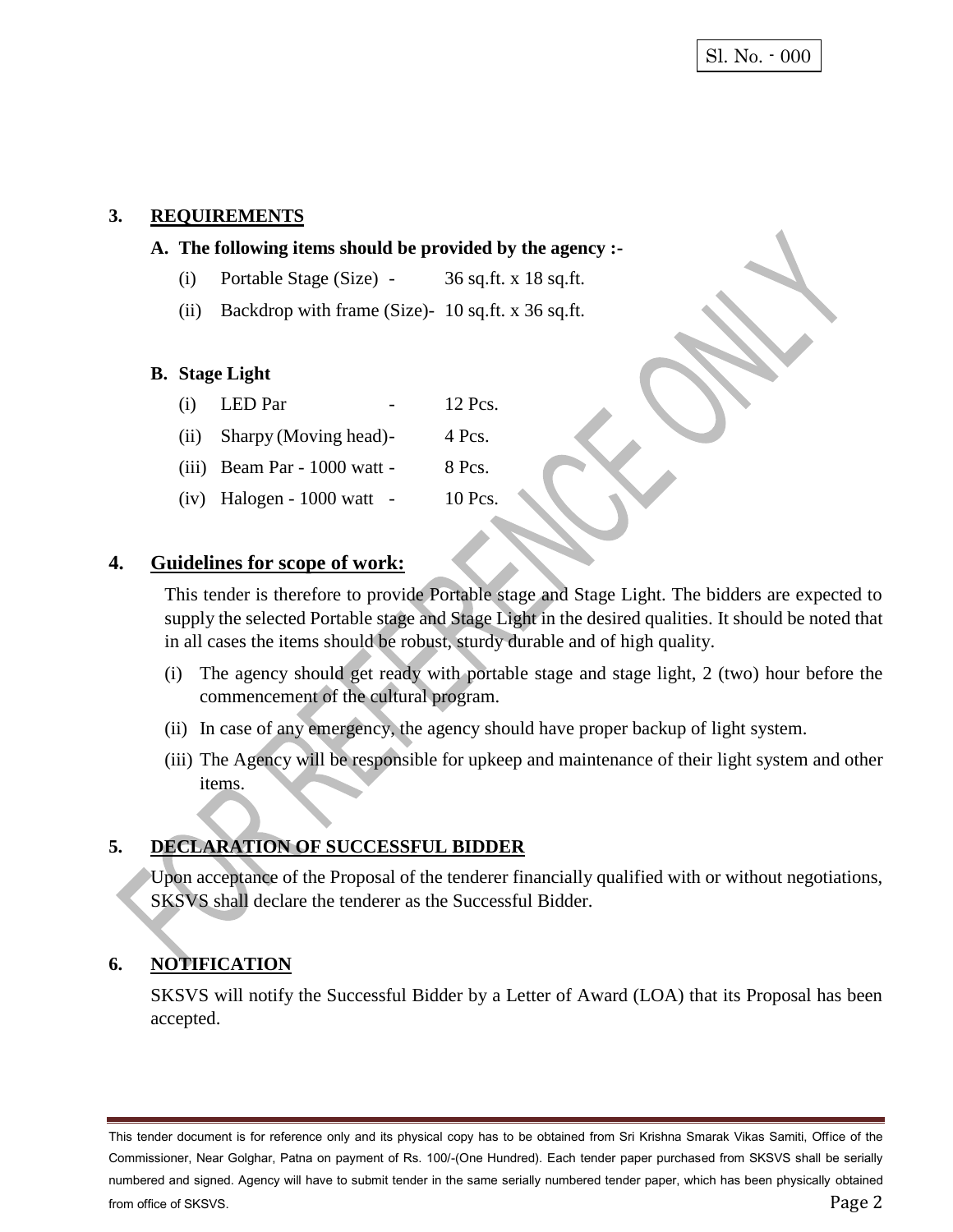```
 Sl. No. - 000
```
#### **7. RIGHT TO ACCEPT OR REJECT PROPOSAL**

- (i) SKSVS reserves the right to accept or reject any or all of the Proposals without assigning any reason.
- (ii) SKSVS reserves the right to invite revised Proposals from Bidders with or without amendment of the Tender Document at any stage, without liability or any obligation for such invitation and without assigning any reason.
- (iii)SKSVS reserves the right to verify the claims made by the Bidders and to carry out the capability assessment of the Bidders and the SKSVS decision shall be final in this regard. SKSVS may, in its absolute discretion, waive any of the conditions and/or requirements in the EOI in respect of any or all of the bidders.

#### **8. OVERALL MANAGEMENT**

- (i) The Agency must employ adult and efficient labour/ Staff only. Employment of child labour will lead to the termination of the contract. The successful bidder shall engage only such workers, whose antecedents have been thoroughly verified including character and other formalities.
- (ii) The agency shall ensure that all the workforce deployed should be in proper uniform while on duty.

#### **9. TERMS AND CONDITIONS**

- 1. This tender is valid for 11 months. The agreement will be made and executed for 11 months only commencing from the date of this agreement may be further extended upto 2 (two) years at the sole discretion of S.K.S.V.S and subject to the satisfactory performance of service of the Event Manager and proper fulfillment of all the terms and conditions and subject to decision of SKSVS.
- 2. In case of any emergency, the agency should have proper backup of its light system and other items.
- 3. The Agency will be responsible for upkeep and maintenance of their equipments.
- 4. The SKSVS reserves the right to cancel allotment at any point of time after giving fifteen (15) days written notice to the Agency and also the right to inspect and control the development and operational work undertaken by the Agency at all times and the Agency shall obey the orders and directions issued by the SKSVS.
- The agency has to provide its GST registration paper within 30 days of receiving the Letter of Award (LOA) from the SKSVS.

Agency agreeing the above terms and conditions, satisfying the above eligibility conditions and interested in running the above activities should give the **financial bid** with their agency profile.

This tender document is for reference only and its physical copy has to be obtained from Sri Krishna Smarak Vikas Samiti, Office of the Commissioner, Near Golghar, Patna on payment of Rs. 100/-(One Hundred). Each tender paper purchased from SKSVS shall be serially numbered and signed. Agency will have to submit tender in the same serially numbered tender paper, which has been physically obtained from office of SKSVS. Page 3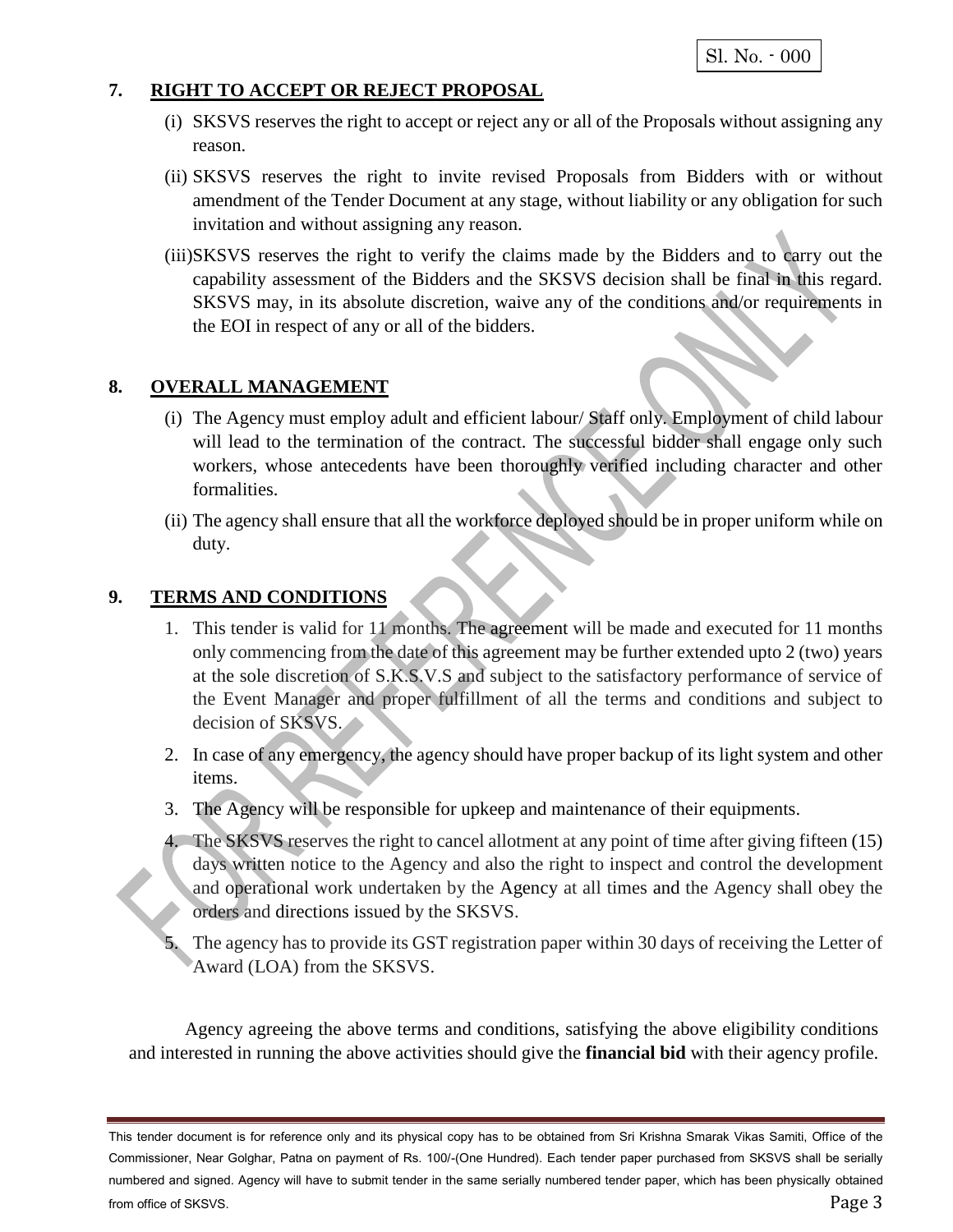# **Technical Bid**

#### **Particulars of the Company/ Firm/ Agency (Please submit along with documentary evidence)**

A bidder shall submit Technical Bid and Financial Bid in separate sealed envelopes contained in another envelope containing both the Financial and Technical Bid. A bidder shall not submit more than one bid.

| S.No. | <b>Particulars</b>                                                                                                                     |                      |
|-------|----------------------------------------------------------------------------------------------------------------------------------------|----------------------|
| 01    | Name of the Company/Firm/<br>Agency                                                                                                    |                      |
| 02    | Address of the<br>Name<br>and<br>Proprietor/Partners/Directors of<br>the Company.                                                      | (i)<br>(ii)<br>(iii) |
| 03    | Registered Office Address and<br>Telephone / Mobile Number &<br>Email address.<br>Local Contact Address/<br>Telephone / Mobile Number. |                      |
| 04    | Photo copy of Pan Card                                                                                                                 |                      |
| 05    | <b>Experience of erecting</b><br>stage/pandal for any Govt. or<br>Private organisation.                                                |                      |
| 06    | EMD of Rs. 5,000/- (five<br>thousand)                                                                                                  |                      |

## **Signature of the applicant with Seal**

This tender document is for reference only and its physical copy has to be obtained from Sri Krishna Smarak Vikas Samiti, Office of the Commissioner, Near Golghar, Patna on payment of Rs. 100/-(One Hundred). Each tender paper purchased from SKSVS shall be serially numbered and signed. Agency will have to submit tender in the same serially numbered tender paper, which has been physically obtained from office of SKSVS. Page 4